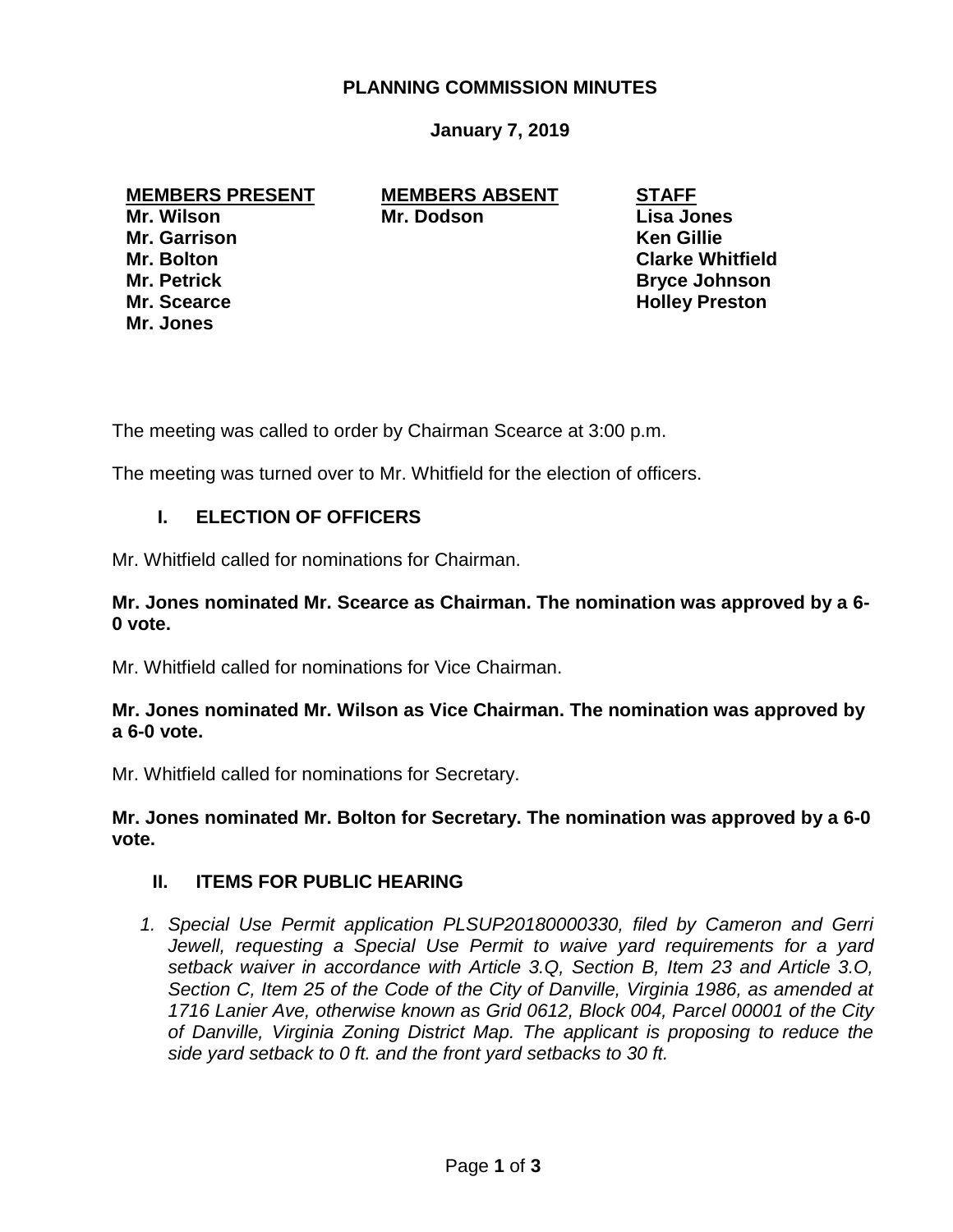Mr. Fred Shanks spoke on behalf of property owners, the Jewell's as they reside in Key West, Florida. Mr. Jewell owns the property and he also owns a construction company that does road construction with Virginia Department of Transportation and also with North Carolina Department of Transportation. This site is a good location for him to locate some of his equipment storage which he needs. The property is probably zoned as it is for this type of use, but however with three road frontages that require front yard setbacks for each and the rear setback for that particular zoning property is pretty much eating that setback. We are here today for you to request these grants to make this property more feasible to use. The request is to reduce the setback on the railroad to zero and the other request is to reduce the side yards to 30 feet. The owner has no problem with the conditions except for number two and I want to ask you to consider this, the legal nonconforming building is in fact 5 feet back off the property and where the building is we could use that land. Immediately south of the property in other words if you have the building at the bottom of the page and you look across Lanier Avenue there is another piece of property and that is also owned by the Jewell's that property is also zoned for manufacturing which has those excessive front yard setbacks. There is one lot that is actually across from the intersection of Augusta Avenue and Lanier at that one lot that fronts Augusta Avenue. Other than that there are no residential properties south of Lanier. My hope is that it will allow the setback to be thirty feet and the developer had no issues with one or three.

Mr. Scearce closed the public hearing.

Mr. Petrick stated is there any objection to the 2<sup>nd</sup> requirement or the condition about the fifty foot along Lanier Avenue?

Mr. Johnson stated I think that is something that is up to you guys. Like he pointed out there is that residential structure there but fifty feet is quite a lot and that would be up to you guys.

Mr. Petrick stated so we could eliminate that all together.

Mr. Johnson stated it sounds like he wanted to change it to thirty feet.

Mr. Garrison stated I would see probably changing 30 feet along Lanier and I don't see how it would impact anyone.

**Mr. Garrison made a motion to approve and that we change the 2nd condition by staff to thirty feet instead of fifty feet. Mr. Bolton seconded the motion. The motion was approved by a 6-0 vote.**

#### **III. MINUTES**

**The December 12, 2018 minutes were approved by unanimous vote.**

**Mr. Garrison stated he would like to make a motion that staff bring a recommendation on changing Article 2 Section T Item 10 of the Zoning Code to our next meeting. If this item is needed and if so can we increase the number or percentage of space allowed to be used for a home based business. Mr. Bolton seconded the motion.** 

#### **III. OTHER BUSINESS**